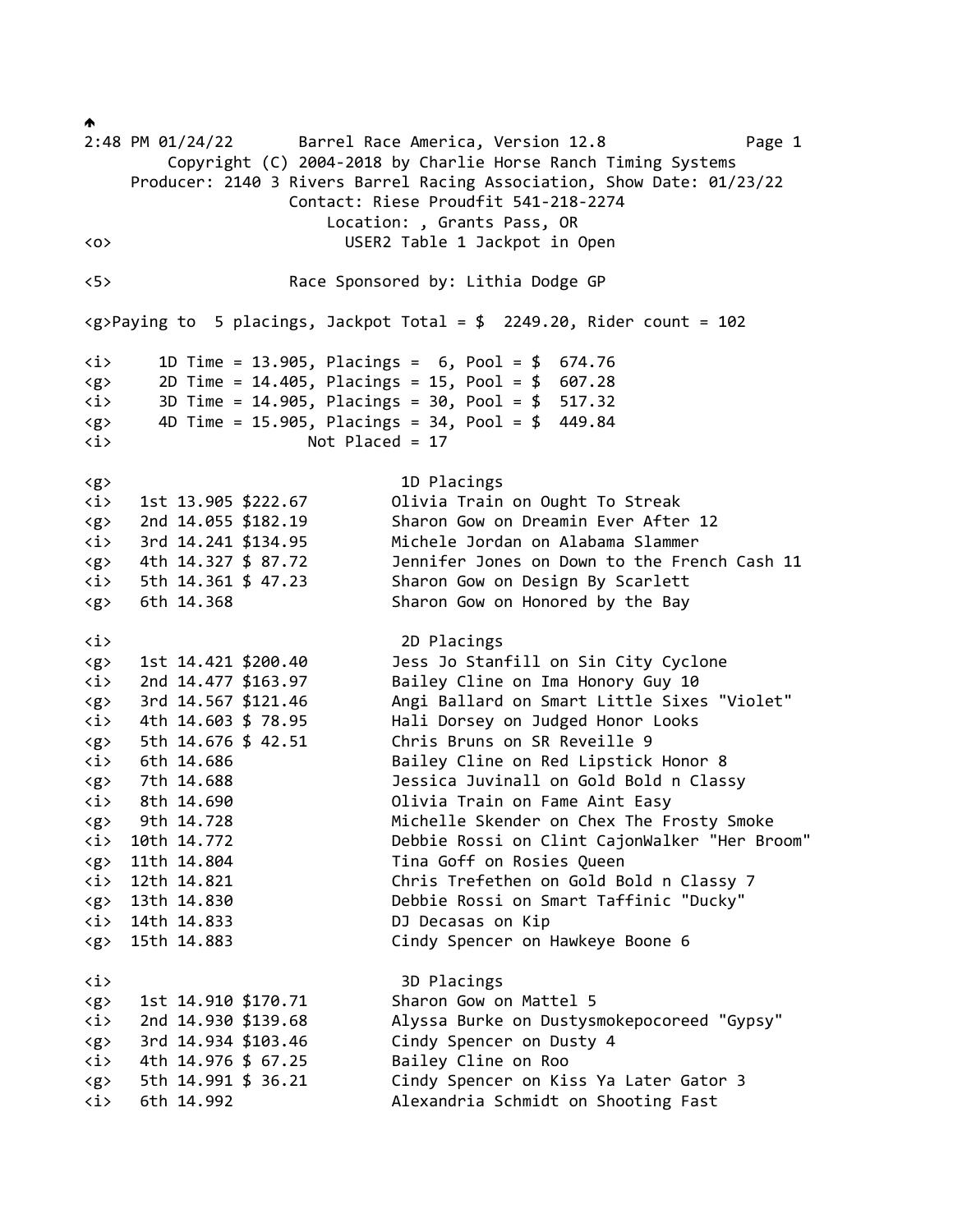<g> 7th 15.001 Quincy Ballard on Bugs Dashin Frost <i> 8th 15.034 Jessica Hull on Digger <g> 9th 15.071 Madison Fitzhugh on Shooter <i> 10th 15.091 Makaela Memmott on Bux A. 2:48 PM 01/24/22 Barrel Race America, Version 12.8 Page 2 <o> USER2 Table 1 Jackpot in Open <5> Race Sponsored by: Lithia Dodge GP <g> 11th 15.157 Jess Jo Stanfill on Skipa Dirty Judge <i> 12th 15.177 Lacy Nelmes on Retta Got Chrome "Popcicle" <g> 13th 15.227 Tina Goff on TNT Wampitonem Voodoo <i> 14th 15.251 Julie Parker on Bee <g> 15th 15.259 Jennifer Jones on A Famous French Lady 2 <i> 16th 15.276 Sabra Kaufman on Tucker <g> 17th 15.289 Lucy Mialkovsky on Cruz <i> 18th 15.299 Carolyn Ryder on "Cinco" FrogHollow n Fame <g> 19th 15.308 Kynzie David on RSF Secret Fors "Possum" <i> 20th 15.331 Michelle Skender on Cinnamon <g> 21st 15.361 Michelle Skender on Gidget <i> 22nd 15.367 Cali White on Snickers <g> 23rd 15.386 Brynna Skeeters on Megaladon <i> 24th 15.540 Hayden Hansen on Charmer <g> 25th 15.574 Chris Trefethen on Bentlee <i> 26th 15.649 Jenny Hunter on Cash <g> 27th 15.718 Bradyn Watson on Caliber <i> 28th 15.763 Dominique Martinez on In the Crosshairs <g> 29th 15.794 Tracey Train on Streaking Magnolia (Birdy) <i> 30th 15.883 Tori Pfaff on Guns Rollin <g> 4D Placings <i> 1st 15.996 \$148.45 Emily Porter on June <g> 2nd 16.008 \$121.46 Kaylah Gilkey on Shiners Gloing Ember "Skrat" <i> 3rd 16.042 \$ 89.97 Bailey Cline on LD <g> 4th 16.080 \$ 58.48 Bryan Scheer on Cadillac N Lion <i> 5th 16.088 \$ 31.49 Jess Jo Stanfill on ChickaBoo <g> 6th 16.116 Tiffany Balderas on Atty <i> 7th 16.272 McKenzie Ward on Goose <g> 8th 16.294 Misty Leavitt Fitzhugh on Tex <i> 9th 16.324 Sadie Pickering on Lena <g> 10th 16.391 Sherri Wilkins on Lady <i> 11th 16.457 Madison Fitzhugh on Clue <g> 12th 16.491 Jessica Oberle on Max <i> 13th 16.547 Sheila Kochen on Just Norman <g> 14th 16.714 Jolene Myers on Crash <i> 15th 16.741 Haydn Morsa on Izzy <g> 16th 16.815 Reagan Quinones on Taz <i> 17th 16.833 Katie Freeman on Arrow <g> 18th 16.859 Laney Staten on Cashin in again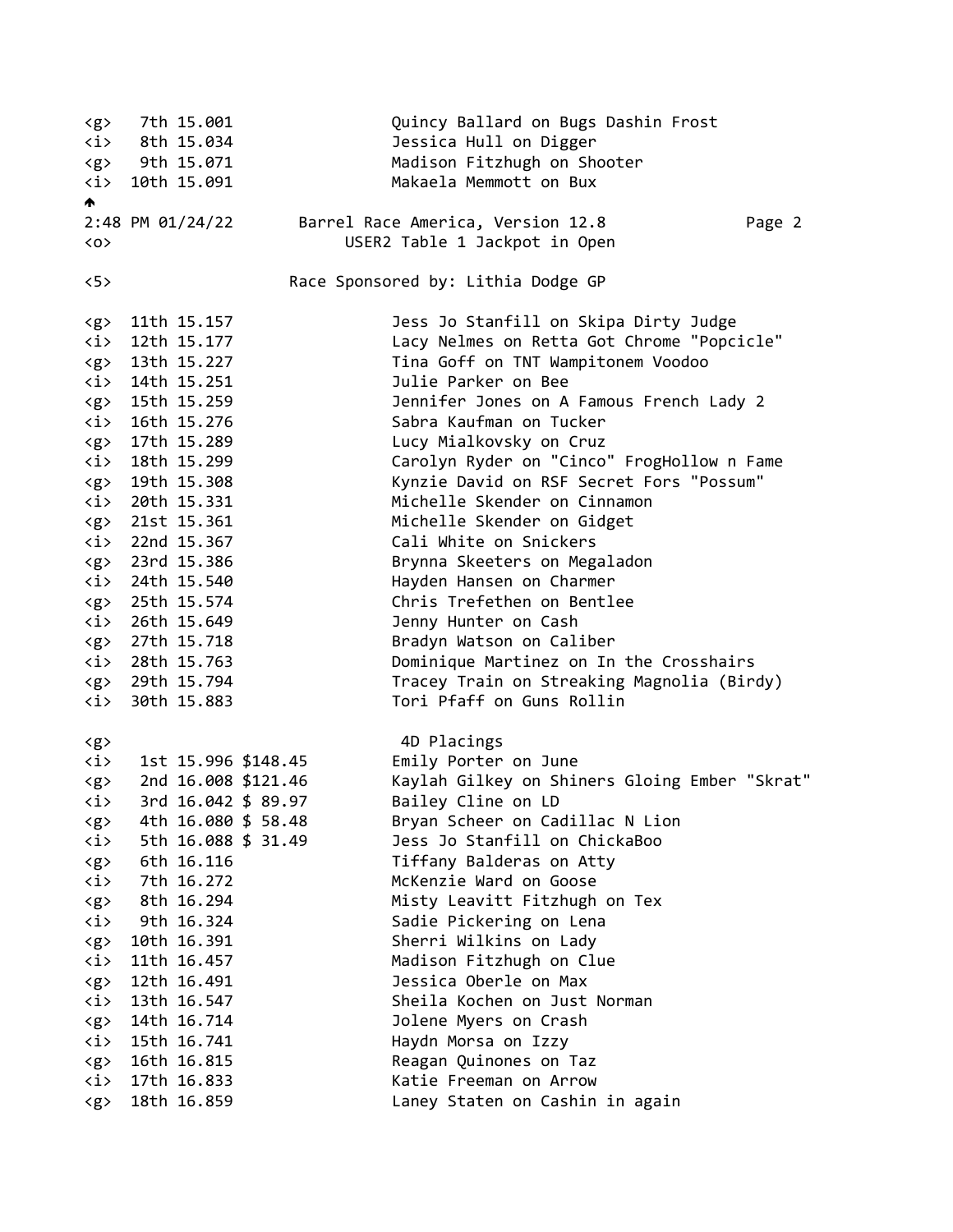<i> 19th 16.964 Dondi Fashing on Cruz Ta First <g> 20th 16.970 Laney Staten on Blue <i> 21st 17.284 Jolene Myers on Benny <g> 22nd 17.289 Michelle Skender on Ruby <i> 23rd 17.379 Hayden Hansen on Ace <g> 24th 17.409 Chelsea Scribner on Mack A Roanie <i> 25th 17.533 Carolyn Ryder on Friday Night Cat "Miss Kitty" <g> 26th 17.851 Dominique Martinez on Docs Lite Trigger ∧ 2:48 PM 01/24/22 Barrel Race America, Version 12.8 Page 3 <o> USER2 Table 1 Jackpot in Open <5> Race Sponsored by: Lithia Dodge GP <i> 27th 18.144 Kaylah Gilkey on Scrappy <g> 28th 18.253 Mallorie Leavitt on Foxy <i> 29th 18.613 Lishia Daniels on Seriously Dude <g> 30th 19.217 Regan Moreau on Levi <i> 31st 19.449 Heather Porter on June <g> 32nd 19.903 Laura Sutherland on SlickNAwesome <i> 33rd 23.693 Kassandra Trask on Red <g> 34th 27.330 Kelly Kuechel on Peppys up n smoke <i>N/T 414.255 Bryan Scheer on Liddle Judge 1 <g>N/T 414.342 Haydn Morsa on HB Rear View "Stetson" <i>N/T 414.445 Lori Lester on Bench Warrant <g>N/T 414.494 Quincy Ballard on Carl <i>N/T 414.509 Ellie Gomes on Louie <g>N/T 414.664 Haydn Morsa on Buggin The Judge "Slash" <i>N/T 414.673 Sadie Bettencourt on American Hustle HD <g>N/T 415.064 Angie Hughes on Steens Wild <i>N/T 415.666 Angie Ballard on Scrappy Frenchgirl <g>N/T 415.736 Mallorie Leavitt on Hickey <i>N/T 415.988 Lexie Pickering on Oskar <g>N/T 416.421 Ashley Sanders on Jetta <i>N/T 416.816 Isabella Brown on Jewel <g>N/T 417.860 Jessica Juvinall on Lucy <i>N/T 419.132 Juliet Denis on Missy <g>N/T 422.908 Harli Gomes on Pixie <i>N/T 425.875 Josie Sutherland on JR Hotr thana Pistol ₳ 2:48 PM 01/24/22 Barrel Race America, Version 12.8 Page 4 <o> NSBRA Table 1 Jackpot in Open 2 <5> Race Sponsored by: Lithia Dodge GP  $\langle g \rangle$ Paying to 5 placings, Jackpot Total = \$ 2033.60, Rider count = 91 <i> 1D Time = 13.905, Placings = 4, Pool = \$ 610.08 <g> 2D Time = 14.405, Placings = 16, Pool = \$ 549.07 <i> 3D Time = 14.905, Placings = 28, Pool = \$ 467.73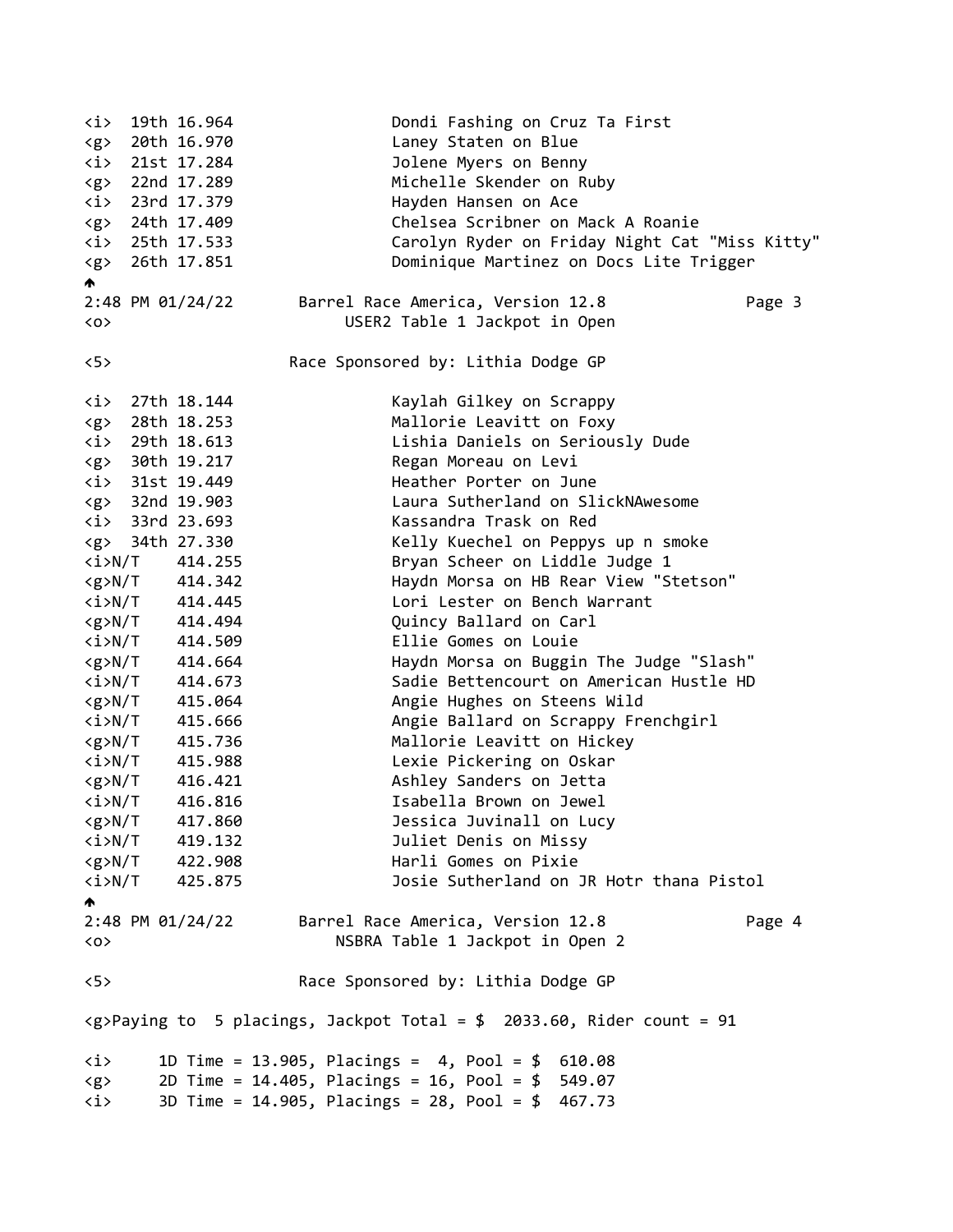| $\langle g \rangle$<br>$\langle i \rangle$ | 4D Time = $15.905$ , Placings = $27$ , Pool = \$ 406.72<br>Not Placed = $16$ |                  |                           |           |                                               |        |  |  |
|--------------------------------------------|------------------------------------------------------------------------------|------------------|---------------------------|-----------|-----------------------------------------------|--------|--|--|
|                                            |                                                                              |                  |                           |           |                                               |        |  |  |
| <g></g>                                    |                                                                              |                  |                           |           | 1D Placings                                   |        |  |  |
| <i></i>                                    |                                                                              |                  | 1st 13.905 \$218.41       |           | Olivia Train on Ought To Streak               |        |  |  |
| <g></g>                                    |                                                                              |                  | 2nd 14.055 \$177.53       |           | Sharon Gow on Dreamin Ever After 12           |        |  |  |
| <i></i>                                    |                                                                              |                  | 3rd 14.241 \$130.56       |           | Michele Jordan on Alabama Slammer             |        |  |  |
| $\langle g \rangle$                        |                                                                              |                  | 4th 14.361 \$ 83.58       |           | Sharon Gow on Design By Scarlett              |        |  |  |
| <i></i>                                    |                                                                              |                  |                           |           | 2D Placings                                   |        |  |  |
| <g></g>                                    |                                                                              |                  | 1st 14.449 \$181.19       |           | Hali Dorsey on Judged Honor Looks             |        |  |  |
| $\langle i \rangle$                        |                                                                              |                  | 2nd 14.477 \$148.25 20.00 |           | Bailey Cline on Ima Honory Guy 11             |        |  |  |
| <g></g>                                    |                                                                              |                  | 3rd 14.567 \$109.81       |           | Angi Ballard on Smart Little Sixes "Violet"   |        |  |  |
| <i></i>                                    |                                                                              |                  | 4th 14.642 \$ 71.38       |           | Bailey Cline on Red Lipstick Honor 10         |        |  |  |
| <g></g>                                    |                                                                              |                  | 5th 14.643 \$ 38.44       |           | Jennifer Jones on Down to the French Cash 9   |        |  |  |
| <i></i>                                    |                                                                              | 6th 14.676       |                           |           | Chris Bruns on SR Reveille 8                  |        |  |  |
| $\langle g \rangle$                        |                                                                              | 7th 14.688       |                           |           | Jessica Juvinall on Gold Bold n Classy        |        |  |  |
| <i></i>                                    |                                                                              | 8th 14.723       |                           |           | Sharon Gow on Mattel 7                        |        |  |  |
| $\langle g \rangle$                        |                                                                              | 9th 14.728       |                           |           | Michelle Skender on Chex The Frosty Smoke     |        |  |  |
| $\langle i \rangle$                        |                                                                              | 10th 14.757      |                           |           | Tina Goff on Rosies Queen                     |        |  |  |
| $\langle g \rangle$                        |                                                                              | 11th 14.772      |                           | $S - 011$ | Debbie Rossi on Clint CajonWalker "Her Broom" |        |  |  |
| $\langle i \rangle$                        |                                                                              | 12th 14.817      |                           |           | Haydn Morsa on Izzy                           |        |  |  |
| $\langle g \rangle$                        |                                                                              | 13th 14.821      |                           | $S-002$   | Chris Trefethen on Gold Bold n Classy 6       |        |  |  |
| $\langle i \rangle$                        |                                                                              | 14th 14.833      |                           |           | DJ Decasas on Kip                             |        |  |  |
| $\langle g \rangle$                        |                                                                              | 15th 14.883      |                           |           | Cindy Spencer on Hawkeye Boone 5              |        |  |  |
| <i></i>                                    |                                                                              | 16th 14.890      |                           |           | Jessica Hull on Digger                        |        |  |  |
| <g></g>                                    |                                                                              |                  |                           |           | 3D Placings                                   |        |  |  |
| <i></i>                                    |                                                                              |                  | 1st 14.934 \$154.35       |           | Cindy Spencer on Dusty 4                      |        |  |  |
| <g></g>                                    |                                                                              |                  | 2nd 14.973 \$126.29       |           | Zarek Mcpherson on AA Guys Gold Lady          |        |  |  |
| <i></i>                                    |                                                                              |                  | 3rd 14.976 \$ 93.55       |           | Bailey Cline on Roo                           |        |  |  |
| $\langle g \rangle$                        |                                                                              |                  | 4th 14.990 \$ 60.80       |           | Sharon Gow on Honored by the Bay              |        |  |  |
| $\langle i \rangle$                        |                                                                              |                  | 5th 14.991 \$ 32.74 M-oo1 |           | Cindy Spencer on Kiss Ya Later Gator 3        |        |  |  |
| <g></g>                                    |                                                                              | 6th 14.992       |                           |           | Alexandria Schmidt on Shooting Fast           |        |  |  |
| <i></i>                                    |                                                                              | 7th 15.001       |                           |           | Quincy Ballard on Bugs Dashin Frost           |        |  |  |
| <g></g>                                    |                                                                              | 8th 15.018       |                           |           | Sadie Bettencourt on American Hustle HD       |        |  |  |
| $\langle i \rangle$                        |                                                                              | 9th 15.095       |                           |           | Jennifer Jones on A Famous French Lady 2      |        |  |  |
| $\langle g \rangle$                        |                                                                              | 10th 15.153      |                           |           | Julie Parker on Bee                           |        |  |  |
| <i></i>                                    |                                                                              | 11th 15.157      |                           |           | Tina Goff on TNT Wampitonem Voodoo            |        |  |  |
| $\langle g \rangle$                        |                                                                              | 12th 15.276      |                           |           | Sabra Kaufman on Tucker                       |        |  |  |
| <i></i>                                    |                                                                              | 13th 15.299      |                           |           | Carolyn Ryder on "Cinco" FrogHollow n Fame    |        |  |  |
| $\langle g \rangle$                        |                                                                              | 14th 15.331      |                           |           | Michelle Skender on Cinnamon                  |        |  |  |
| $\langle i \rangle$                        |                                                                              | 15th 15.337      |                           |           | Brynna Skeeters on Megaladon                  |        |  |  |
| Δ.                                         |                                                                              |                  |                           |           |                                               |        |  |  |
|                                            |                                                                              | 2:48 PM 01/24/22 |                           |           | Barrel Race America, Version 12.8             | Page 5 |  |  |
| $\langle$ 0 $\rangle$                      |                                                                              |                  |                           |           | NSBRA Table 1 Jackpot in Open 2               |        |  |  |
| 5                                          |                                                                              |                  |                           |           | Race Sponsored by: Lithia Dodge GP            |        |  |  |
| $\langle g \rangle$                        |                                                                              | 16th 15.361      |                           |           | Michelle Skender on Gidget                    |        |  |  |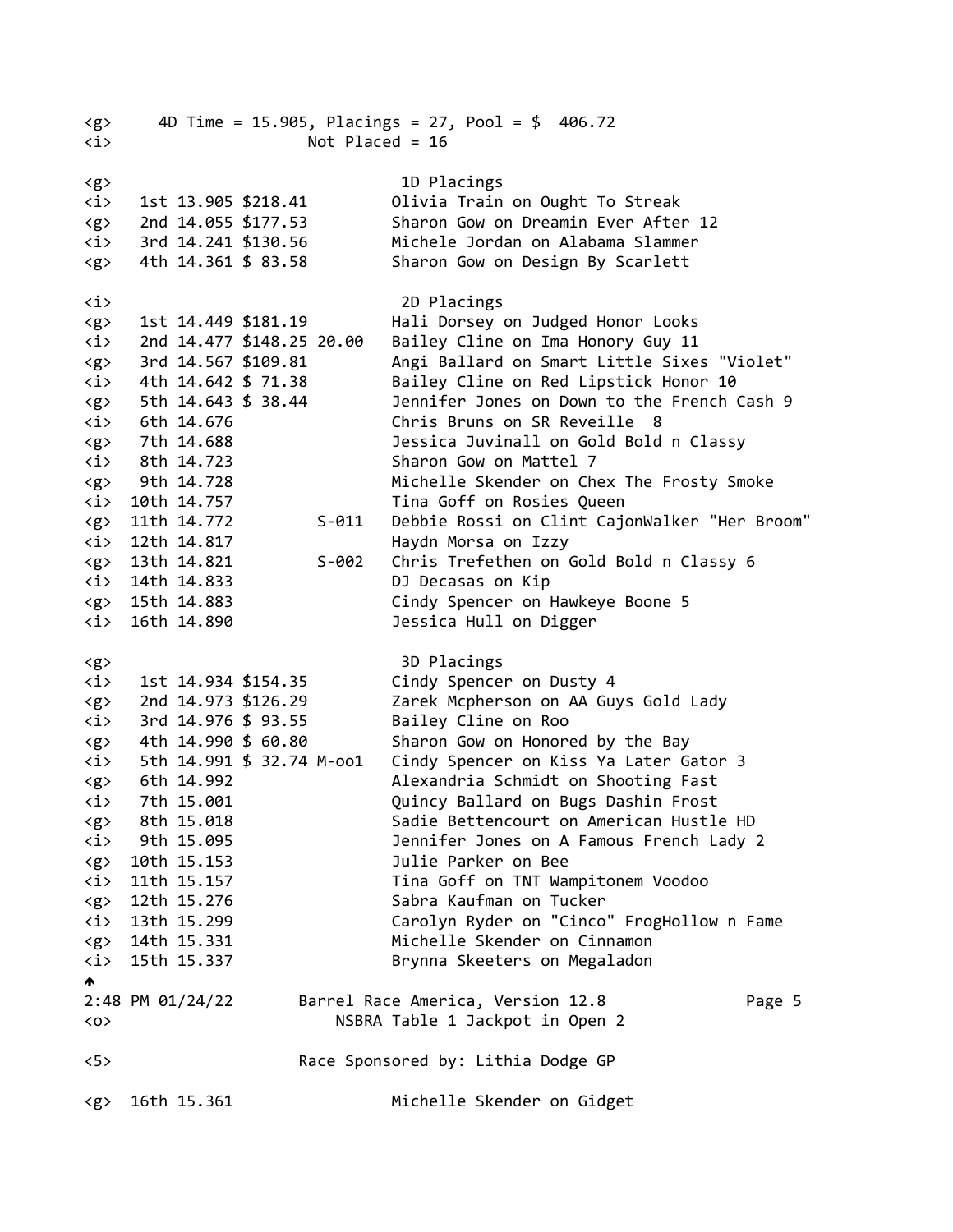| <i></i>               |                         | 17th 15.406                     | Madison Fitzhugh on Shooter                    |
|-----------------------|-------------------------|---------------------------------|------------------------------------------------|
| $\langle g \rangle$   |                         | 18th 15.481                     | Tori Pfaff on Guns Rollin                      |
|                       |                         | $\langle i \rangle$ 19th 15.487 | Mallorie Leavitt on Hickey                     |
|                       |                         | <g> 20th 15.540</g>             | Hayden Hansen on Charmer                       |
|                       |                         | $\langle i \rangle$ 21st 15.577 | Chris Trefethen on Bentlee                     |
|                       |                         | <g> 22nd 15.655</g>             | Jenny Hunter on Cash                           |
|                       |                         | $\langle i \rangle$ 23rd 15.716 | Emily Porter on June                           |
|                       |                         | <g> 24th 15.718</g>             | Bradyn Watson on Caliber                       |
|                       |                         | $\langle i \rangle$ 25th 15.763 | Dominique Martinez on In the Crosshairs        |
|                       |                         | <g> 26th 15.764</g>             | Tiffany Balderas on Atty                       |
|                       |                         | $\langle i \rangle$ 27th 15.794 | Tracey Train on Streaking Magnolia (Birdy)     |
| $\langle g \rangle$   |                         | 28th 15.900                     | Dondi Fashing on Cruz Ta First                 |
|                       |                         |                                 |                                                |
| <i></i>               |                         |                                 | 4D Placings                                    |
| $\langle g \rangle$   |                         | 1st 15.976 \$134.22             | Ashley Sanders on Jetta                        |
| $\langle i \rangle$   |                         | 2nd 16.008 \$109.81             | Kaylah Gilkey on Shiners Gloing Ember "Skrat"  |
| $\langle g \rangle$   |                         | 3rd 16.012 \$ 81.34             | Madison Fitzhugh on Clue                       |
| <i></i>               |                         | 4th 16.042 \$ 52.87             | Bailey Cline on LD                             |
| $\langle g \rangle$   |                         | 5th 16.071 \$ 28.47             | Michelle Skender on Ruby                       |
| $\langle i \rangle$   |                         | 6th 16.080                      | Bryan Scheer on Cadillac N Lion                |
| $\langle g \rangle$   |                         | 7th 16.156                      | Jolene Myers on Crash                          |
|                       |                         | $\langle i \rangle$ 8th 16.179  | Roxy Baker on Nova                             |
|                       |                         | <g> 9th 16.267</g>              | McKenzie Ward on Goose                         |
|                       |                         | $\langle i \rangle$ 10th 16.328 | Misty Leavitt Fitzhugh on Tex                  |
|                       |                         | <g> 11th 16.391</g>             | Sherri Wilkins on Lady                         |
|                       |                         | $\langle i \rangle$ 12th 16.491 | Jessica Oberle on Max                          |
|                       |                         | <g> 13th 16.547</g>             | Sheila Kochen on Just Norman                   |
| <i></i>               |                         | 14th 16.788                     | Jolene Myers on Benny                          |
|                       |                         | <g> 15th 16.815</g>             | Reagan Quinones on Taz                         |
|                       |                         | $\langle i \rangle$ 16th 16.855 | Jessica Juvinall on Lucy                       |
|                       |                         | <g> 17th 16.924</g>             | Taylor Selby on Slim                           |
|                       |                         | $\langle i \rangle$ 18th 17.114 | Lishia Daniels on Seriously Dude               |
|                       |                         | <g> 19th 17.379</g>             | Hayden Hansen on Ace                           |
|                       |                         | $\langle i \rangle$ 20th 17.533 | Carolyn Ryder on Friday Night Cat "Miss Kitty" |
| $\langle g \rangle$   |                         | 21st 17.851                     | Dominique Martinez on Docs Lite Trigger        |
| <i></i>               |                         | 22nd 18.008                     | Mallorie Leavitt on Foxy                       |
|                       |                         | <g> 23rd 18.144</g>             | Kaylah Gilkey on Scrappy                       |
|                       |                         | $\langle i \rangle$ 24th 18.537 | Regan Moreau on Levi                           |
|                       |                         | <g> 25th 20.390</g>             | Heather Porter on June                         |
|                       |                         | $\langle i \rangle$ 26th 21.391 | Laura Sutherland on SlickNAwesome              |
|                       |                         | <g> 27th 27.330</g>             | Kelly Kuechel on Peppys up n smoke             |
| <i>N/T</i>            |                         | 414.255                         | Bryan Scheer on Liddle Judge 1                 |
|                       | <g>N/T</g>              | 414.342                         | Haydn Morsa on HB Rear View "Stetson"          |
|                       |                         | $\langle i \rangle N/T$ 414.400 | Debbie Rossi on Smart Taffinic "Ducky"         |
|                       |                         | $\langle g \rangle N/T$ 414.445 | Lori Lester on Bench Warrant                   |
|                       |                         | $\langle i \rangle N/T$ 414.494 | Quincy Ballard on Carl                         |
|                       | $\langle g \rangle N/T$ | 414.509                         | Ellie Gomes on Louie                           |
| ₼                     |                         |                                 |                                                |
|                       |                         | 2:48 PM 01/24/22                | Barrel Race America, Version 12.8<br>Page 6    |
| $\langle$ 0 $\rangle$ |                         |                                 | NSBRA Table 1 Jackpot in Open 2                |
|                       |                         |                                 |                                                |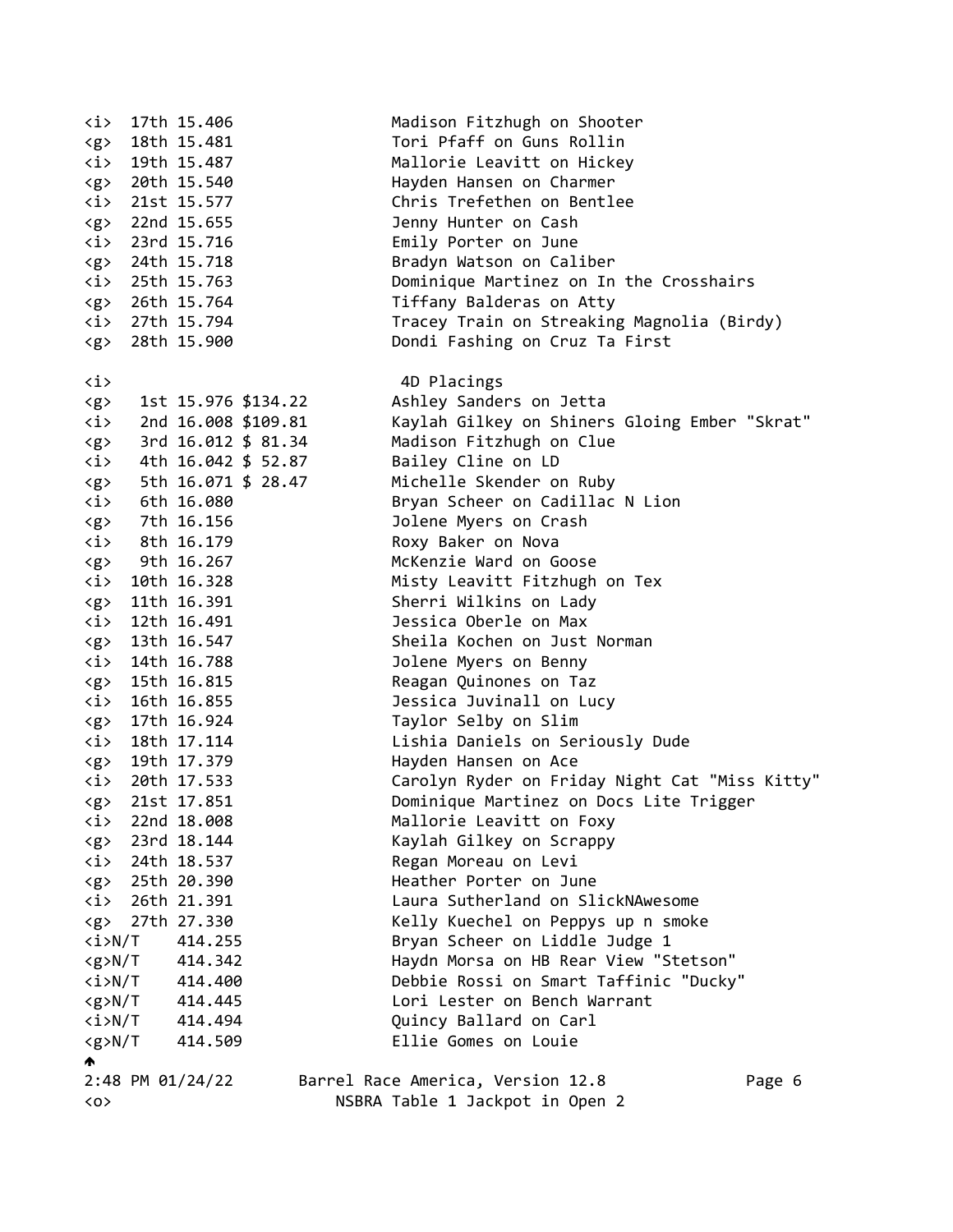<5> Race Sponsored by: Lithia Dodge GP <i>N/T 414.664 Haydn Morsa on Buggin The Judge "Slash" <g>N/T 415.029 Alyssa Burke on Dustysmokepocoreed "Gypsy" <i>N/T 415.213 Cali White on Snickers <g>N/T 415.365 Kynzie David on RSF Secret Fors "Possum" <i>N/T 416.023 Lacy Nelmes on Retta Got Chrome "Popcicle" <g>N/T 416.344 Isabella Brown on Jewel <i>N/T 418.169 Tiersa McPherson on Buster <g>N/T 418.846 Emily Conor on Cash on Money <i>N/T 419.081 Josie Sutherland on JR Hotr thana Pistol <g>N/T 420.371 Niki Gomes on Pixie  $\blacklozenge$ 2:48 PM 01/24/22 Barrel Race America, Version 12.8 Page 7 <o> USER2 Table 1 Jackpot in Youth  $\langle g \rangle$ Paying to 2 placings, Jackpot Total = \$ 352.80, Rider count = 28 <i> 1D Time = 15.001, Placings = 3, Pool = \$ 105.84 <g> 2D Time = 15.501, Placings = 5, Pool = \$ 95.26  $\langle i \rangle$  3D Time = 16.001, Placings = 4, Pool = \$ 81.14 <g> 4D Time = 17.001, Placings = 7, Pool = \$ 70.56 <i> Not Placed = 9 <g> 1D Placings <i> 1st 15.001 \$ 63.50 Quincy Ballard on Bugs Dashin Frost <g> 2nd 15.400 \$ 42.34 Brynna Skeeters on Megaladon <i> 3rd 15.482 Lucy Mialkovsky on Cruz <g> 2D Placings <i> 1st 15.510 \$ 57.15 Sadie Bettencourt on Rider <g> 2nd 15.726 \$ 38.10 Roxy Baker on Nova <i> 3rd 15.786 Cali White on Snickers <g> 4th 15.808 Hayden Hansen on Charmer <i> 5th 15.903 Alina Vanornum on Joleen <g> 3D Placings <i> 1st 16.283 \$ 48.69 Lexi Hyde on Calamity <g> 2nd 16.720 \$ 32.46 Teagan Anderson on Cookie <i> 3rd 16.741 Katie Freeman on Arrow <g> 4th 16.891 Evangalina Reppert on Hot Rod <i> 4D Placings <g> 1st 17.967 \$ 42.34 Hayden Hansen on Ace <i> 2nd 18.389 \$ 28.22 Alyssa Burke on Rainin Luck on Me "iggy" <g> 3rd 18.635 Scarlett Hansen on Boo <i> 4th 19.016 Scarlett Hansen on Ace <g> 5th 19.106 Roxy Baker on Cooper <i> 6th 20.762 Harli Gomes on Rona